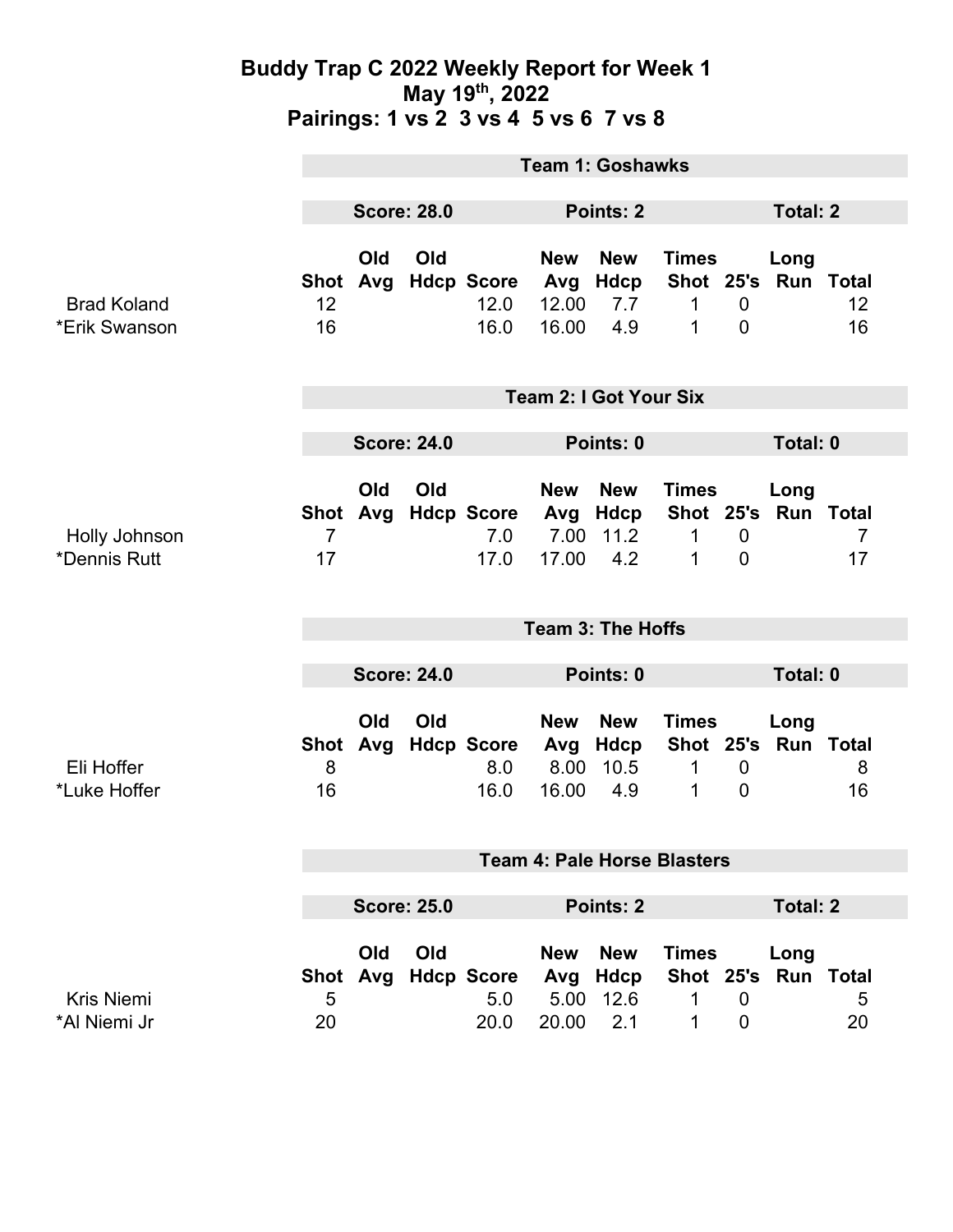### **Buddy Trap C 2022 Weekly Report for Week 1 May 19th, 2022 Pairings: 1 vs 2 3 vs 4 5 vs 6 7 vs 8**

|                                        | <b>Team 5: Mormon Musketman</b> |                 |     |                                   |                                     |                                  |                                     |                               |                             |          |  |
|----------------------------------------|---------------------------------|-----------------|-----|-----------------------------------|-------------------------------------|----------------------------------|-------------------------------------|-------------------------------|-----------------------------|----------|--|
|                                        | <b>Score: 31.0</b>              |                 |     | Points: 0                         |                                     |                                  |                                     | Total: 0                      |                             |          |  |
| *Joe Louiselle<br><b>Tom Louiselle</b> | 11<br>20                        | Old<br>Shot Avg | Old | <b>Hdcp Score</b><br>11.0<br>20.0 | <b>New</b><br>Avg<br>11.00<br>20.00 | <b>New</b><br>Hdcp<br>8.4<br>2.1 | <b>Times</b><br>1<br>1              | $\mathbf 0$<br>$\mathbf 0$    | Long<br>Shot 25's Run Total | 11<br>20 |  |
|                                        | Team 6: Eagle Eye Phillippi     |                 |     |                                   |                                     |                                  |                                     |                               |                             |          |  |
|                                        | <b>Score: 32.0</b>              |                 |     |                                   | Points: 2                           |                                  |                                     | <b>Total: 2</b>               |                             |          |  |
| *DeEon Phillippi<br>Margaret Phillippi | <b>Shot</b><br>16<br>16         | Old<br>Avg      | Old | <b>Hdcp Score</b><br>16.0<br>16.0 | <b>New</b><br>Avg<br>16.00<br>16.00 | <b>New</b><br>Hdcp<br>4.9<br>4.9 | <b>Times</b><br>Shot 25's<br>1<br>1 | $\overline{0}$<br>$\mathbf 0$ | Long<br><b>Run Total</b>    | 16<br>16 |  |
|                                        | <b>Team 7: Pringlenators</b>    |                 |     |                                   |                                     |                                  |                                     |                               |                             |          |  |
|                                        | <b>Score: 30.0</b>              |                 |     |                                   | Points: 2                           |                                  |                                     |                               | <b>Total: 2</b>             |          |  |
| Elijah Pringle<br>*Lori Pringle        | <b>Shot</b><br>17<br>13         | Old<br>Avg      | Old | <b>Hdcp Score</b><br>17.0<br>13.0 | <b>New</b><br>Avg<br>17.00<br>13.00 | <b>New</b><br>Hdcp<br>4.2<br>7.0 | <b>Times</b><br>1<br>1              | $\mathbf 0$<br>$\mathbf 0$    | Long<br>Shot 25's Run Total | 17<br>13 |  |
|                                        | Team 8: League average          |                 |     |                                   |                                     |                                  |                                     |                               |                             |          |  |
|                                        |                                 |                 |     |                                   |                                     |                                  |                                     |                               |                             |          |  |
|                                        | <b>Score: 27.7</b>              |                 |     |                                   | Points: 0                           |                                  |                                     |                               | Total: 0                    |          |  |
|                                        |                                 | Old             | Old | Shot Avg Hdcp Score               | <b>New</b><br>Avg                   | <b>New</b><br>Hdcp               | <b>Times</b><br>$\mathbf 0$         | $\mathbf 0$                   | Long<br>Shot 25's Run Total | 0        |  |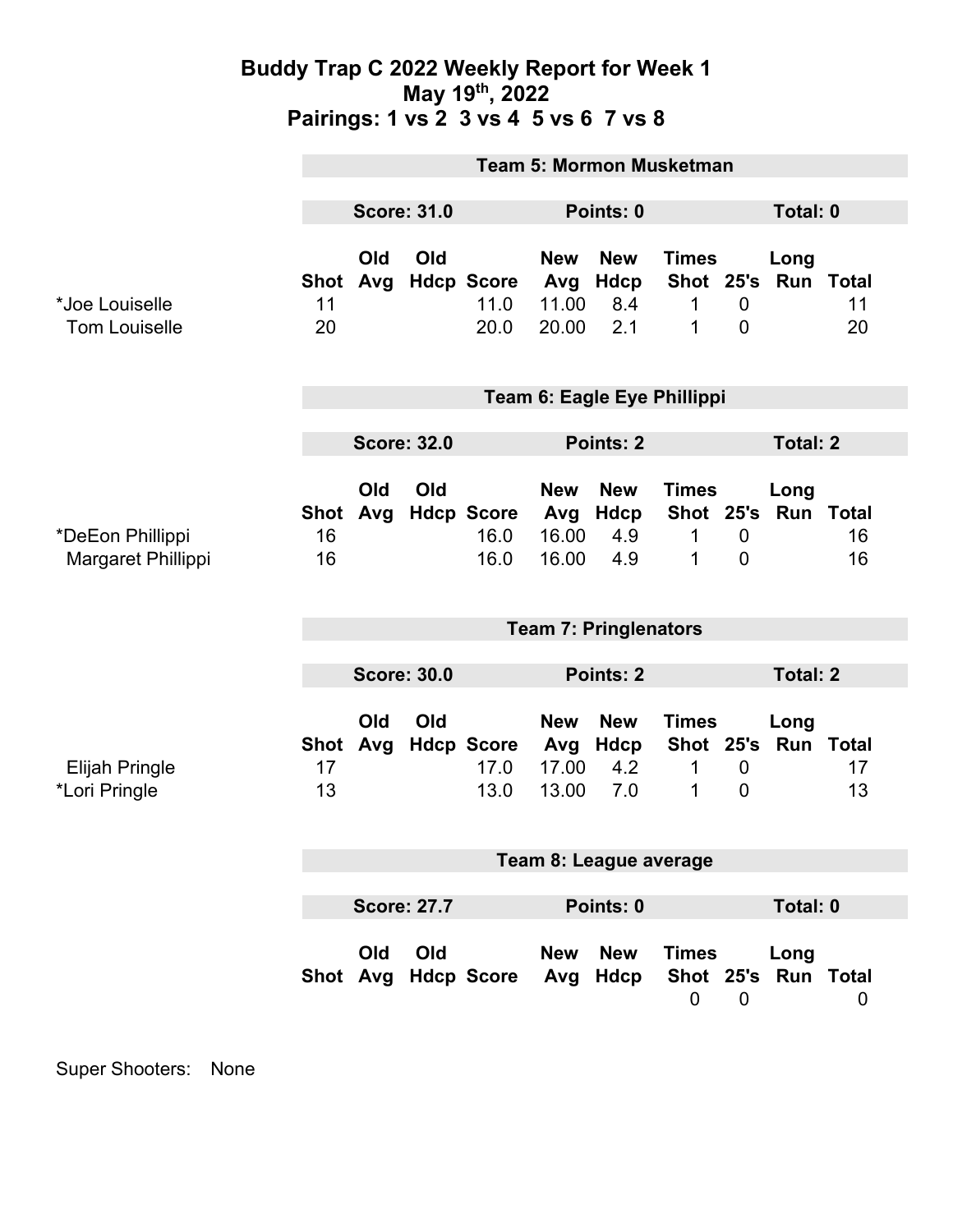## **Buddy Trap C 2022 Weekly Report for Week 1 May 19th, 2022 Pairings: 1 vs 2 3 vs 4 5 vs 6 7 vs 8**

# **Buddy Trap C 2022 Team Standings through week 1**

| Team 7 | <b>Pringlenators</b>       | 2.0 |
|--------|----------------------------|-----|
| Team 6 | <b>Eagle Eye Phillippi</b> | 2.0 |
| Team 4 | <b>Pale Horse Blasters</b> | 2.0 |
| Team 1 | <b>Goshawks</b>            | 2.0 |
| Team 8 | League average             | 0.0 |
| Team 5 | <b>Mormon Musketman</b>    | 0.0 |
| Team 3 | <b>The Hoffs</b>           | 0.0 |
| Team 2 | I Got Your Six             | 0.0 |